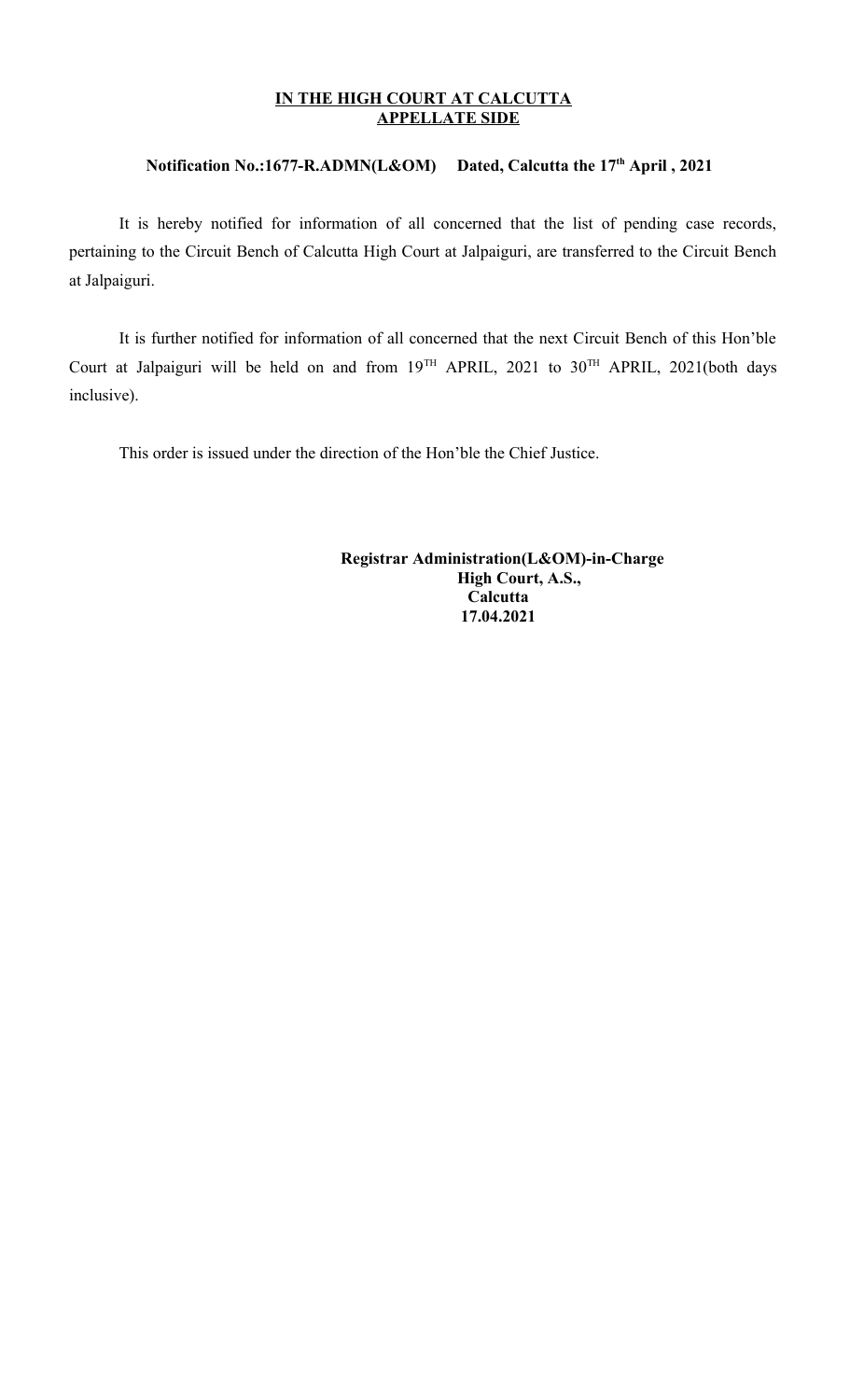## **LIST OF CASES TRANSMITTED TO THE CIRCUIT BENCH AT JALPAIGURI**

| 1. CRM-1173/2021<br>2. CRM-3176/2021<br>3.CRM-3177/2021<br>4.CRM-3178/2021<br>5.CRM-3179/2021<br>6.CRM-3182/2021<br>7.CRM-3183/2021<br>8.CRM-3185/2021<br>9. CRM-3219/2021<br>10. CRM-3280/2021<br>11.CRR-1021/2021<br>12. CRR-1024/2021<br>13.CO-939/2021<br>14. WPA-9540/2021<br>15.WPA-9292/2021<br>16.WPA-9283/2021<br>17.W.P.A-9102/2021<br>18.W.P.A-9105/2021<br>19.WPA-10368/2020<br>20.WPA-10406/2020<br>21. WPA-6668/2021<br>22.CAN-1/2021 in connection with WPA-33/2021<br>23. CAN-1/2021 in connection with WPA-758/2021<br>24. W.P.A-9487/2021<br>25. W.P.A-8934/2021<br>26. W.P.A-7282/2021<br>27. W.P.A-8846/2021<br>28.W.P.A-8896/2021<br>29. W.P.A-9343/2021<br>30. W.P.A-9316/2021<br>6 31. CAN-1/2021 in connection with MAT-37/2021<br>8 32. CRR-1073/2021<br>CRIMINAL SECTION (APPEAL & MISCELLANEOUS WING)<br>33. CRM-10584/2020<br>34.CRM-10826/2020<br>35. CRM-10958/2020<br>36. CRAN-5/2020 in connection with CRM-3929/2020<br>37. CRAN-6/2020 in connection with CRM-3929/2020<br><b>STAMP REPORTING SECTION</b><br>38.FMAT-545/2020<br>39. FMAT-587/2020<br>40.MAT-451/2021<br>41. FMAT-409/2020+ CAN-1/2021<br>42. FMAT-517/2020+CAN-1/2021<br>43. FMAT-516/2020+CAN-1/2021<br>44. FMAT-514/2020+CAN-1/2021<br>45.MAT-37/2021<br>46.CAN-1/2021 in connection with FMAT-512/2020<br>47. CAN-1/2021 in connection with FMAT-511/2020<br>48. CAN-1/2021 in connection with FMAT-513/2020<br><b>RULE SECTION</b> | <b>JOINT REGISTRAR(COURT)</b> |
|-------------------------------------------------------------------------------------------------------------------------------------------------------------------------------------------------------------------------------------------------------------------------------------------------------------------------------------------------------------------------------------------------------------------------------------------------------------------------------------------------------------------------------------------------------------------------------------------------------------------------------------------------------------------------------------------------------------------------------------------------------------------------------------------------------------------------------------------------------------------------------------------------------------------------------------------------------------------------------------------------------------------------------------------------------------------------------------------------------------------------------------------------------------------------------------------------------------------------------------------------------------------------------------------------------------------------------------------------------------------------------------------------------------------------------------------|-------------------------------|
|                                                                                                                                                                                                                                                                                                                                                                                                                                                                                                                                                                                                                                                                                                                                                                                                                                                                                                                                                                                                                                                                                                                                                                                                                                                                                                                                                                                                                                           |                               |
|                                                                                                                                                                                                                                                                                                                                                                                                                                                                                                                                                                                                                                                                                                                                                                                                                                                                                                                                                                                                                                                                                                                                                                                                                                                                                                                                                                                                                                           |                               |
|                                                                                                                                                                                                                                                                                                                                                                                                                                                                                                                                                                                                                                                                                                                                                                                                                                                                                                                                                                                                                                                                                                                                                                                                                                                                                                                                                                                                                                           |                               |
|                                                                                                                                                                                                                                                                                                                                                                                                                                                                                                                                                                                                                                                                                                                                                                                                                                                                                                                                                                                                                                                                                                                                                                                                                                                                                                                                                                                                                                           |                               |
|                                                                                                                                                                                                                                                                                                                                                                                                                                                                                                                                                                                                                                                                                                                                                                                                                                                                                                                                                                                                                                                                                                                                                                                                                                                                                                                                                                                                                                           |                               |
|                                                                                                                                                                                                                                                                                                                                                                                                                                                                                                                                                                                                                                                                                                                                                                                                                                                                                                                                                                                                                                                                                                                                                                                                                                                                                                                                                                                                                                           |                               |
|                                                                                                                                                                                                                                                                                                                                                                                                                                                                                                                                                                                                                                                                                                                                                                                                                                                                                                                                                                                                                                                                                                                                                                                                                                                                                                                                                                                                                                           |                               |
|                                                                                                                                                                                                                                                                                                                                                                                                                                                                                                                                                                                                                                                                                                                                                                                                                                                                                                                                                                                                                                                                                                                                                                                                                                                                                                                                                                                                                                           |                               |
|                                                                                                                                                                                                                                                                                                                                                                                                                                                                                                                                                                                                                                                                                                                                                                                                                                                                                                                                                                                                                                                                                                                                                                                                                                                                                                                                                                                                                                           |                               |
|                                                                                                                                                                                                                                                                                                                                                                                                                                                                                                                                                                                                                                                                                                                                                                                                                                                                                                                                                                                                                                                                                                                                                                                                                                                                                                                                                                                                                                           |                               |
|                                                                                                                                                                                                                                                                                                                                                                                                                                                                                                                                                                                                                                                                                                                                                                                                                                                                                                                                                                                                                                                                                                                                                                                                                                                                                                                                                                                                                                           |                               |
|                                                                                                                                                                                                                                                                                                                                                                                                                                                                                                                                                                                                                                                                                                                                                                                                                                                                                                                                                                                                                                                                                                                                                                                                                                                                                                                                                                                                                                           |                               |
|                                                                                                                                                                                                                                                                                                                                                                                                                                                                                                                                                                                                                                                                                                                                                                                                                                                                                                                                                                                                                                                                                                                                                                                                                                                                                                                                                                                                                                           |                               |
|                                                                                                                                                                                                                                                                                                                                                                                                                                                                                                                                                                                                                                                                                                                                                                                                                                                                                                                                                                                                                                                                                                                                                                                                                                                                                                                                                                                                                                           |                               |
|                                                                                                                                                                                                                                                                                                                                                                                                                                                                                                                                                                                                                                                                                                                                                                                                                                                                                                                                                                                                                                                                                                                                                                                                                                                                                                                                                                                                                                           |                               |
|                                                                                                                                                                                                                                                                                                                                                                                                                                                                                                                                                                                                                                                                                                                                                                                                                                                                                                                                                                                                                                                                                                                                                                                                                                                                                                                                                                                                                                           |                               |
|                                                                                                                                                                                                                                                                                                                                                                                                                                                                                                                                                                                                                                                                                                                                                                                                                                                                                                                                                                                                                                                                                                                                                                                                                                                                                                                                                                                                                                           |                               |
|                                                                                                                                                                                                                                                                                                                                                                                                                                                                                                                                                                                                                                                                                                                                                                                                                                                                                                                                                                                                                                                                                                                                                                                                                                                                                                                                                                                                                                           |                               |
|                                                                                                                                                                                                                                                                                                                                                                                                                                                                                                                                                                                                                                                                                                                                                                                                                                                                                                                                                                                                                                                                                                                                                                                                                                                                                                                                                                                                                                           |                               |
|                                                                                                                                                                                                                                                                                                                                                                                                                                                                                                                                                                                                                                                                                                                                                                                                                                                                                                                                                                                                                                                                                                                                                                                                                                                                                                                                                                                                                                           |                               |
|                                                                                                                                                                                                                                                                                                                                                                                                                                                                                                                                                                                                                                                                                                                                                                                                                                                                                                                                                                                                                                                                                                                                                                                                                                                                                                                                                                                                                                           |                               |
|                                                                                                                                                                                                                                                                                                                                                                                                                                                                                                                                                                                                                                                                                                                                                                                                                                                                                                                                                                                                                                                                                                                                                                                                                                                                                                                                                                                                                                           |                               |
|                                                                                                                                                                                                                                                                                                                                                                                                                                                                                                                                                                                                                                                                                                                                                                                                                                                                                                                                                                                                                                                                                                                                                                                                                                                                                                                                                                                                                                           |                               |
|                                                                                                                                                                                                                                                                                                                                                                                                                                                                                                                                                                                                                                                                                                                                                                                                                                                                                                                                                                                                                                                                                                                                                                                                                                                                                                                                                                                                                                           |                               |
|                                                                                                                                                                                                                                                                                                                                                                                                                                                                                                                                                                                                                                                                                                                                                                                                                                                                                                                                                                                                                                                                                                                                                                                                                                                                                                                                                                                                                                           |                               |
|                                                                                                                                                                                                                                                                                                                                                                                                                                                                                                                                                                                                                                                                                                                                                                                                                                                                                                                                                                                                                                                                                                                                                                                                                                                                                                                                                                                                                                           |                               |
|                                                                                                                                                                                                                                                                                                                                                                                                                                                                                                                                                                                                                                                                                                                                                                                                                                                                                                                                                                                                                                                                                                                                                                                                                                                                                                                                                                                                                                           |                               |
|                                                                                                                                                                                                                                                                                                                                                                                                                                                                                                                                                                                                                                                                                                                                                                                                                                                                                                                                                                                                                                                                                                                                                                                                                                                                                                                                                                                                                                           |                               |
|                                                                                                                                                                                                                                                                                                                                                                                                                                                                                                                                                                                                                                                                                                                                                                                                                                                                                                                                                                                                                                                                                                                                                                                                                                                                                                                                                                                                                                           |                               |
|                                                                                                                                                                                                                                                                                                                                                                                                                                                                                                                                                                                                                                                                                                                                                                                                                                                                                                                                                                                                                                                                                                                                                                                                                                                                                                                                                                                                                                           |                               |
|                                                                                                                                                                                                                                                                                                                                                                                                                                                                                                                                                                                                                                                                                                                                                                                                                                                                                                                                                                                                                                                                                                                                                                                                                                                                                                                                                                                                                                           |                               |
|                                                                                                                                                                                                                                                                                                                                                                                                                                                                                                                                                                                                                                                                                                                                                                                                                                                                                                                                                                                                                                                                                                                                                                                                                                                                                                                                                                                                                                           |                               |
|                                                                                                                                                                                                                                                                                                                                                                                                                                                                                                                                                                                                                                                                                                                                                                                                                                                                                                                                                                                                                                                                                                                                                                                                                                                                                                                                                                                                                                           |                               |
|                                                                                                                                                                                                                                                                                                                                                                                                                                                                                                                                                                                                                                                                                                                                                                                                                                                                                                                                                                                                                                                                                                                                                                                                                                                                                                                                                                                                                                           |                               |
|                                                                                                                                                                                                                                                                                                                                                                                                                                                                                                                                                                                                                                                                                                                                                                                                                                                                                                                                                                                                                                                                                                                                                                                                                                                                                                                                                                                                                                           |                               |
|                                                                                                                                                                                                                                                                                                                                                                                                                                                                                                                                                                                                                                                                                                                                                                                                                                                                                                                                                                                                                                                                                                                                                                                                                                                                                                                                                                                                                                           |                               |
|                                                                                                                                                                                                                                                                                                                                                                                                                                                                                                                                                                                                                                                                                                                                                                                                                                                                                                                                                                                                                                                                                                                                                                                                                                                                                                                                                                                                                                           |                               |
|                                                                                                                                                                                                                                                                                                                                                                                                                                                                                                                                                                                                                                                                                                                                                                                                                                                                                                                                                                                                                                                                                                                                                                                                                                                                                                                                                                                                                                           |                               |
|                                                                                                                                                                                                                                                                                                                                                                                                                                                                                                                                                                                                                                                                                                                                                                                                                                                                                                                                                                                                                                                                                                                                                                                                                                                                                                                                                                                                                                           |                               |
|                                                                                                                                                                                                                                                                                                                                                                                                                                                                                                                                                                                                                                                                                                                                                                                                                                                                                                                                                                                                                                                                                                                                                                                                                                                                                                                                                                                                                                           |                               |
|                                                                                                                                                                                                                                                                                                                                                                                                                                                                                                                                                                                                                                                                                                                                                                                                                                                                                                                                                                                                                                                                                                                                                                                                                                                                                                                                                                                                                                           |                               |
|                                                                                                                                                                                                                                                                                                                                                                                                                                                                                                                                                                                                                                                                                                                                                                                                                                                                                                                                                                                                                                                                                                                                                                                                                                                                                                                                                                                                                                           |                               |
|                                                                                                                                                                                                                                                                                                                                                                                                                                                                                                                                                                                                                                                                                                                                                                                                                                                                                                                                                                                                                                                                                                                                                                                                                                                                                                                                                                                                                                           |                               |
|                                                                                                                                                                                                                                                                                                                                                                                                                                                                                                                                                                                                                                                                                                                                                                                                                                                                                                                                                                                                                                                                                                                                                                                                                                                                                                                                                                                                                                           |                               |
|                                                                                                                                                                                                                                                                                                                                                                                                                                                                                                                                                                                                                                                                                                                                                                                                                                                                                                                                                                                                                                                                                                                                                                                                                                                                                                                                                                                                                                           |                               |
|                                                                                                                                                                                                                                                                                                                                                                                                                                                                                                                                                                                                                                                                                                                                                                                                                                                                                                                                                                                                                                                                                                                                                                                                                                                                                                                                                                                                                                           |                               |
|                                                                                                                                                                                                                                                                                                                                                                                                                                                                                                                                                                                                                                                                                                                                                                                                                                                                                                                                                                                                                                                                                                                                                                                                                                                                                                                                                                                                                                           |                               |
|                                                                                                                                                                                                                                                                                                                                                                                                                                                                                                                                                                                                                                                                                                                                                                                                                                                                                                                                                                                                                                                                                                                                                                                                                                                                                                                                                                                                                                           |                               |
|                                                                                                                                                                                                                                                                                                                                                                                                                                                                                                                                                                                                                                                                                                                                                                                                                                                                                                                                                                                                                                                                                                                                                                                                                                                                                                                                                                                                                                           |                               |
|                                                                                                                                                                                                                                                                                                                                                                                                                                                                                                                                                                                                                                                                                                                                                                                                                                                                                                                                                                                                                                                                                                                                                                                                                                                                                                                                                                                                                                           |                               |
|                                                                                                                                                                                                                                                                                                                                                                                                                                                                                                                                                                                                                                                                                                                                                                                                                                                                                                                                                                                                                                                                                                                                                                                                                                                                                                                                                                                                                                           |                               |